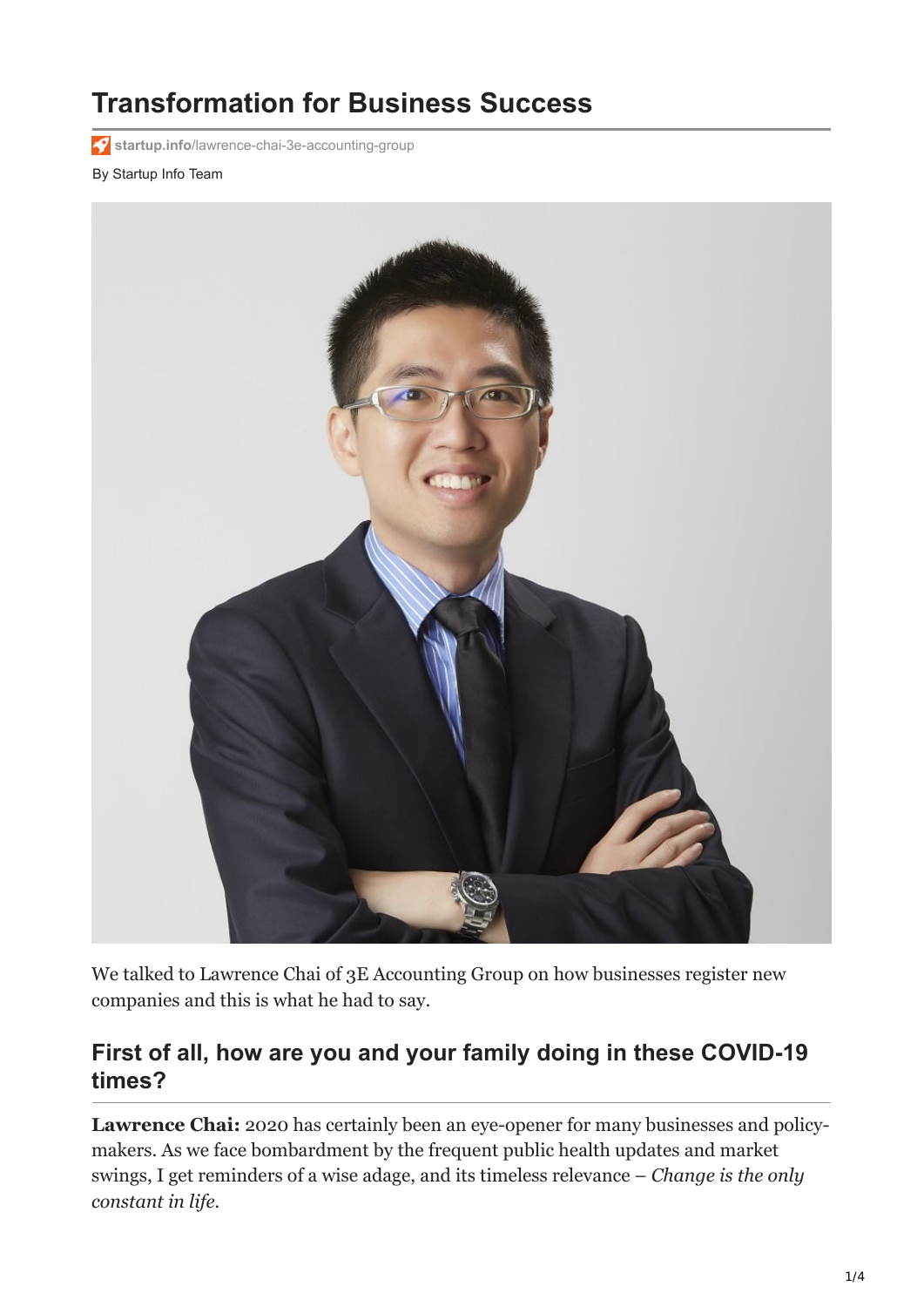In essence, recent developments have reflected accelerated Industry 4.0 trends such as the normalization of online business meetings, increased adoption of automation solutions, and widespread acceptance of decentralized modes of working. While some businesses may choose to hunker down due to the lack of forwarding visibility and outcome certainty, I see the pandemic as the opportunity to discover new possibilities, raise productivity, and unlock new revenue streams.

#### **Tell us about you, your career, how you founded 3E Accounting Group.**

**Lawrence Chai:** Before establishing 3E Accounting, I worked in a medium-sized audit firm where I was involved in the audits of listed and non-listed companies of various industries. Besides, I was involved in business advisory work, including due diligence reviews for local and overseas companies and special investigation engagements.

 My vast auditing experience in listed companies in Singapore, Malaysia, China and many more regional countries is key to driving the success of 3E Accounting. My experience extends to a wide range of industries for both listed and non-listed companies including manufacturing, trading, retailing, hospitality, construction, water treatment plants, hypermarket, a non-profit organization, software engineering, property development and investment holdings.

 In 2014, I set up 3E Accounting's first overseas office in Malaysia. My extensive experience in Singapore and Malaysia has helped clients start their Malaysian business through the new Malaysia office. In 2016, I championed 3E Accounting International's establishment, which aimed to offer services beyond excellence through a well-connected global accounting network. Today, it is the largest home-grown global accounting network with an international presence in more than 80 countries worldwide. 3E Accounting International was established with a strong professional background, expert knowledge within their local jurisdiction and trusted experience in handling clients internationally.

 I have built up a core team of highly experienced professionals with extensive financial, tax, corporate, advisory and regulatory regimes. To date, 3E Accounting has served a client-base of over 4,000 companies and start-ups. Having received several industries and recognized for our commitment to environmental, social, and governance (ESG) has reinforced 3E Accounting Group as a trusted, reliable and responsible corporate citizen and global firm.

After establishing 3E Accounting as the largest home-grown global accounting network in Asia, I am channelling my passion for innovation and technology to design and develop cutting-edge automated solutions. These will re-engineer traditional business processes as Singapore moves towards a Smart Nation. In support of Singapore's Professional Services Industry Transformation Map, I have set up the Digital Research and Development team in 3E Accounting. I am leading the team to formulate the Digital Master Plan to map out the digital transformation of the business, focusing on the new growth areas in robotic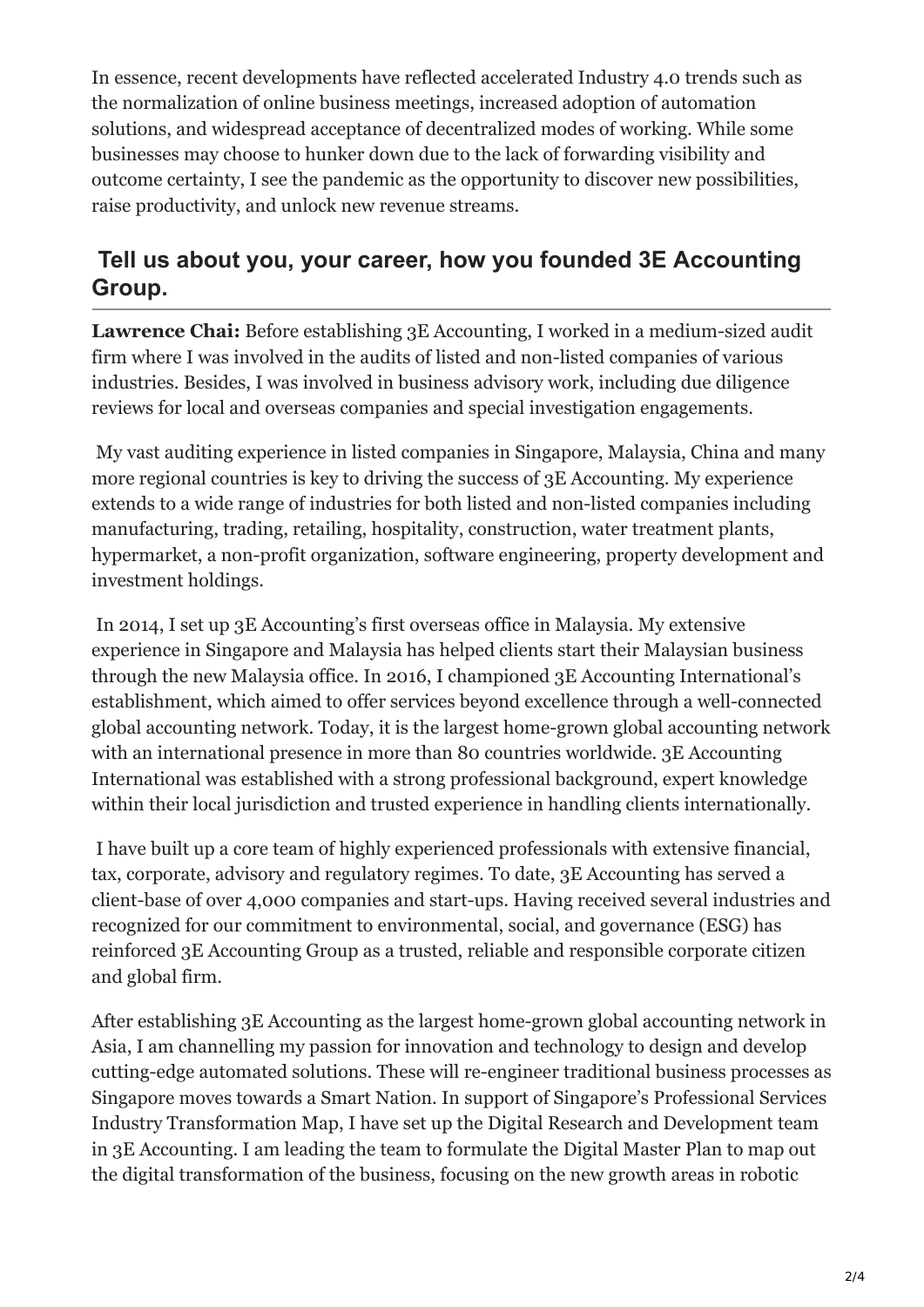business automation (RPA), Machine Learning (ML) and Artificial Intelligence (AI). I will deliver customized business advisory and cloud-based solutions to give clients that digital advantage and significant competitive edge with these advanced applications.

## **How does 3E Accounting Group innovate?**

**Lawrence Chai:** With clients being our crucial priority, my team and I are deeply in tune with the difficulties faced by our clients and their concerns. With our keen understanding, we seek to develop new services and products to address their needs. By engaging end-users directly, we can develop relevant and practical innovations and new rollouts with predictable success rate and certainty of utilization by targeted user groups.

Innovation takes place effectively with the agile approach. Through frequent touchpoints at every phase, I engage the user group, from minimum viable product (MVP) stage to further developments. It ensures development towards a workable and desirable endsolution, while also maintaining the agility to pivot along the way.

#### **How the coronavirus pandemic affects your business, and how are you coping?**

**Lawrence Chai:** Operating in an interconnected business environment, we are subjected to the pandemic's relentless impact as much as the rest of the business community. In times where a business has slowed in some verticals, business opportunities have arisen in other verticals.

Despite the pandemic and global travel restrictions, we opened our latest outpost, 3E Accounting Hong Kong in the Special Administrative Region (SAR) because we are confident in Hong Kong's economy and its pivotal role in the Greater Bay Area (GBA). We were able to reduce significant overheads with lower leasing rates and technology deployment to support the Virtual Launch of the new office and our Hong Kong clients remotely from our Singapore Headquarters.

#### **Did you have to make difficult choices, and what are the lessons learned?**

**Lawrence Chai:** As a trusted, reliable and responsible professional services firm with strong industry credentials, we have had to turn down some businesses due to their inability to clear our onboarding due to diligence process. In the current slowing economy, this can be a difficult choice to make. However, as a reputable firm, we stand by our due diligence process.

Before the pandemic, there was little difference between firms who went by the conventional or digital routes. However, COVID-19 has been a game-changer for businesses, and it has helped to validate 3E Accounting's digital transformation efforts. To strengthen business resilience, we are in the process of setting up an offsite data centre to house all the firm's internal software development, to be ready in conjunction with 3E Accounting's 10th Anniversary in 2021.